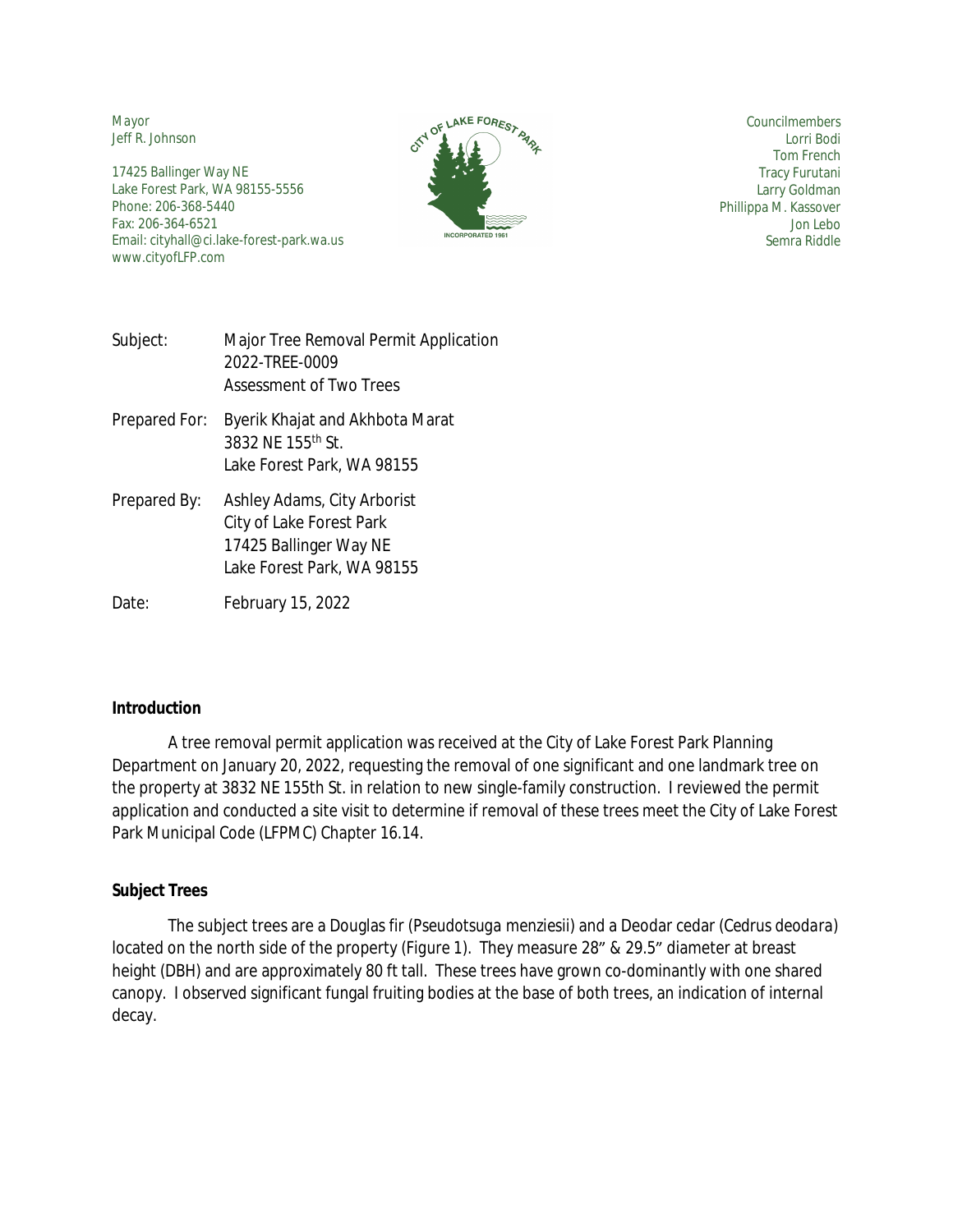## **Canopy Coverage**

The measuring tool in King County iMap and observations from my site visit were used to estimate existing canopy coverage for this lot and the results are as follows.

|                      | Percentage | Square feet |
|----------------------|------------|-------------|
| Lot size             | 100%       | 6,533       |
| Canopy Coverage Goal | 28%        | 1,829       |
| Existing             | %          |             |
| Proposed for removal | %          |             |
| After removal        | %          |             |
| Required replanting* | %          |             |

\* This is a major tree removal permit which is not associated with development, therefore LFPMC 16.14.070 (D)(1) applies for tree replacement.

## **Conclusion**

These trees meet the criteria for removal under LFPMC Chapter 16.14.



*Figure 1 – King County iMap image of subject property and location of trees requested for removal.*